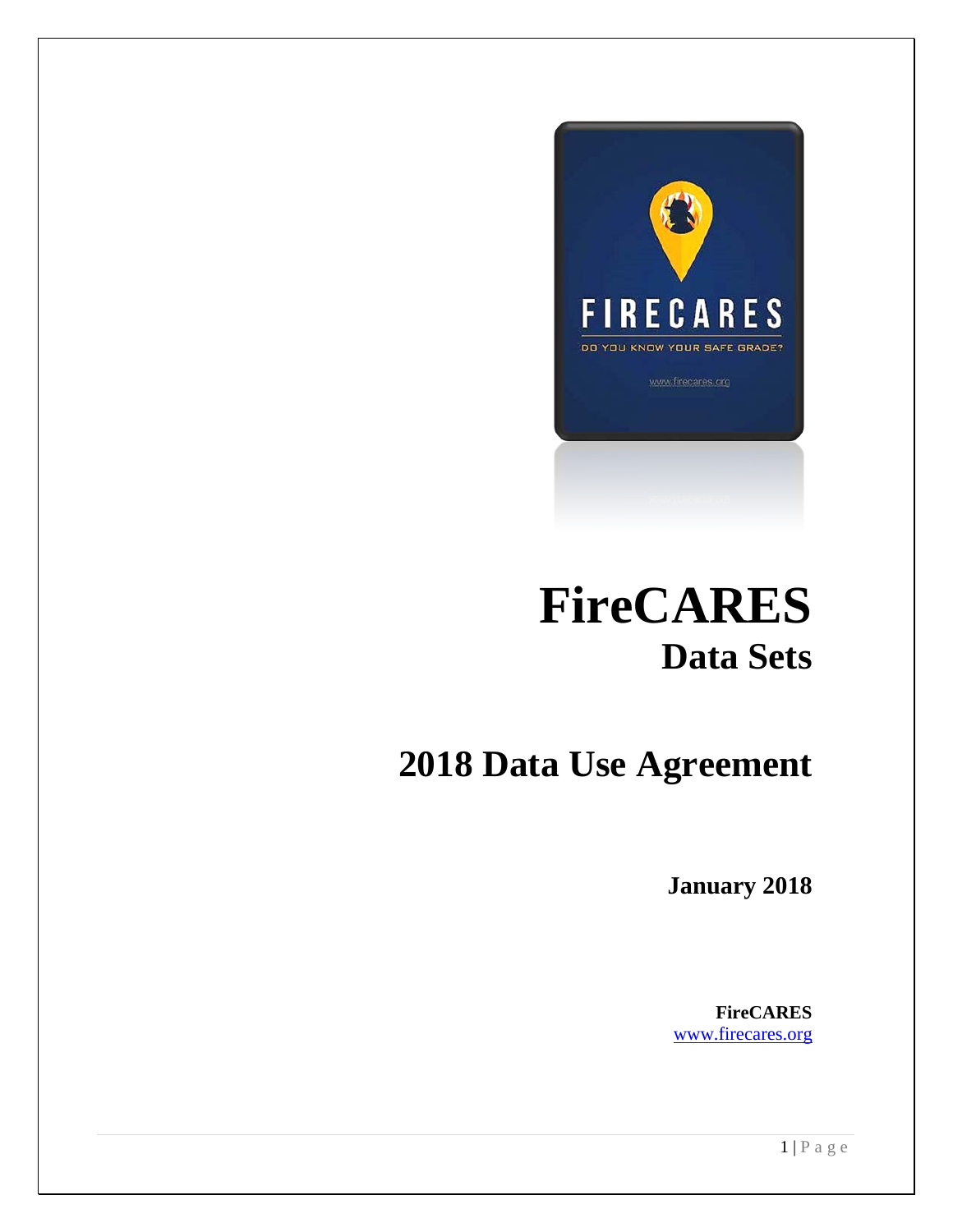#### **ACKNOWLEDGEMENT**

The Fire-Community Assessment Response Evaluation System, known as FireCARES, is a "big data" analytical system providing important information to fire service and community leaders about their local fire department and the risk environment in which firefighters are called to respond. FireCARES includes more than a decade of research on structure fires and related injuries and death, as well as building footprints, housing and mobile home units, public health and census data, and vulnerable populations. FireCARES combines large sets of data from various sources to "tell the story" of a fire department in regard to its risk environment, resource capacity, and overall capability to respond to emergency incidents.

FireCARES- The Community Assessment/ Response Evaluation System was developed through a Partnership of Fire Service Organizations funded by DHS/FEMA Assistance to Firefighters Grants. The same team of researchers, academics, and fire service professionals who conducted the landmark NIST Residential Fireground Experiments (NIST TN 1661) and the NIST High-Rise Fireground Experiments (NIST TN 1797) built FireCARES. FireCARES partners include NIST, the International Association of Fire Chiefs (IAFC), the Metropolitan Fire Chiefs Association, the International Association of Fire Fighters (IAFF), the Commission on Fire Accreditation International (CFAI-Risk), Underwriters Laboratory (UL), the Urban Institute, the University of Texas at Austin, and Worcester Polytechnic.

The original datasets contained in FireCARES were procured and are maintained by the team of experts that developed the system. Every fire department in the United States has a dedicated page in FireCARES. Fire Departments regularly contribute additional data to their respective pages expanding the data assets available. Although we make every effort to accurately represent information in FireCARES, source data used in determining performance scores, community assessments and safe grades may at times be inaccurate due to the quality and or quantity of underlying data sources and could adversely affect these metrics.

With the continued efforts of data scientist, developers, and fire service experts, FireCARES is becoming the premier dataset in the fire service.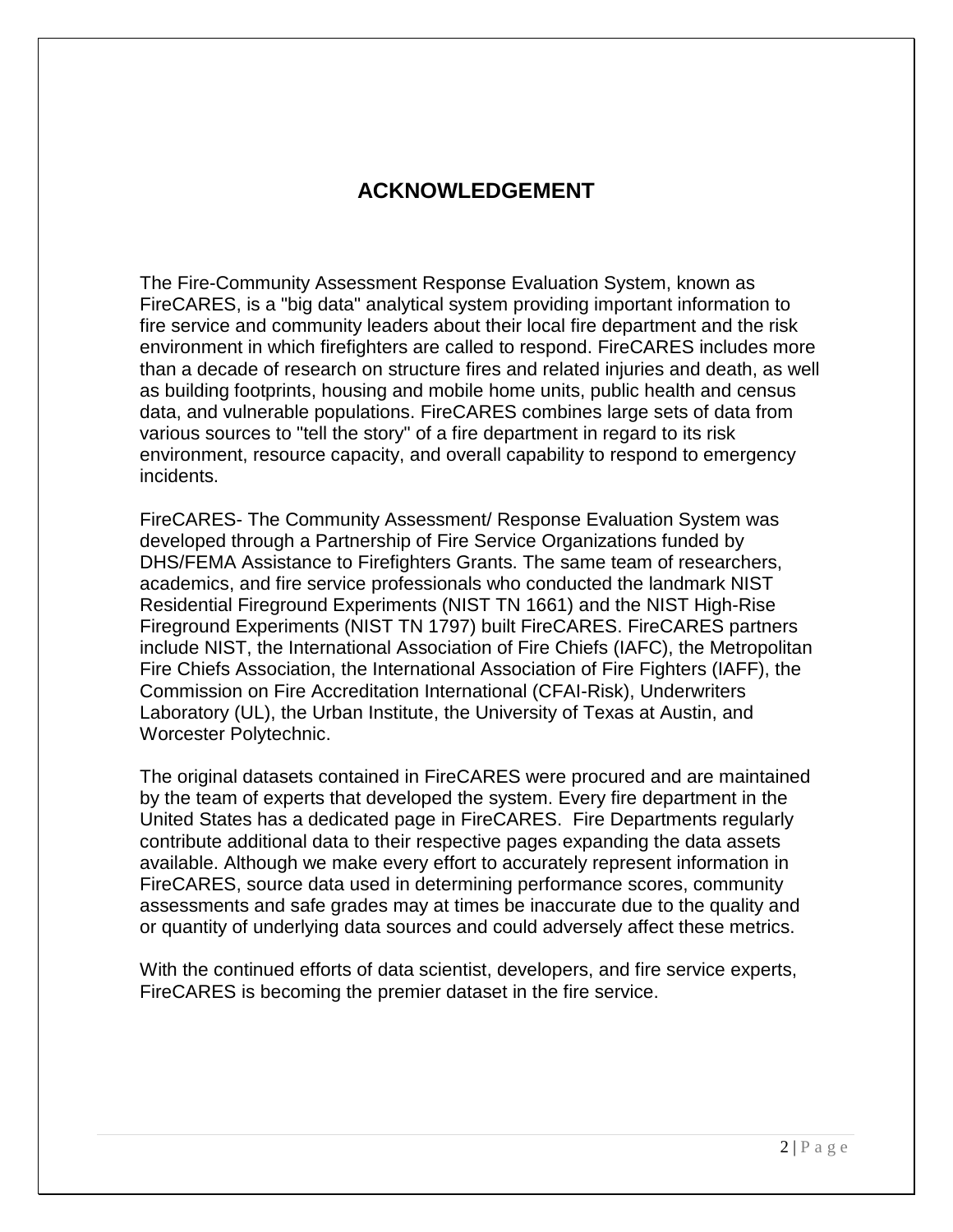#### **TERMS OF USE**

Terms and Conditions of Use. In order to request to use data from the FireCARES datasets, users must agree to the terms and conditions (below), and complete the data application form.

The FireCARES team collects the data and maintains the FireCARES Database. Therefore, use of any information from this database must include a prominent credit line. That line is to read as follows:

*FireCARES: Community Assessment/ Response Evaluation System: The content reproduced from the FireCARES Database remains the property of FireCARES and contributing fire departments. The FireCARES team and partners are not responsible for any claims arising from works based on the original Data, Text, Tables, or Figures.*

#### **Specific Terms of Agreement:**

Limited license is granted to use information from the FireCARES Database provided the Requester agrees to the following provisions:

- 1. Treat the information received from FireCARES as non-public data. The data may never be used by Requester as a basis for legal actions.
- 2. Use the information received under the provisions of this Agreement only for not-forprofit purposes including research, advocacy, education, or other fire and EMS operations related activities supported by not-for-profit organizations.
- 3. All Information derived from the FireCARES Database shall remain the full property of the FireCARES Project and shall be so noted in educational material, website presentations, and publications produced using FireCARES data.
- 4. Warrant that the FireCARES Team and Partner Organizations are not responsible for any claims arising from works based on the original Data, Text, Tables, or Figures.
- 5. Indemnify the FireCARES Team and Partner Organizations and their employees and agents from any and all liability, loss, or damage suffered as a result of claims, demands, costs, or judgments arising out of use of FireCARES Database.
- 6. Requestor may not sublease or permit other parities to use FireCARES data without advance written approval of FireCARES.

The Requester's obligations hereunder shall remain in full force and effect and survive the completion of the Requester's defined project described herein. The terms of this Agreement shall be binding upon the Requester and any organization through which his/her project is conducted.

A copy of any final material produced using FireCARES data must be forwarded to the FireCARES Team.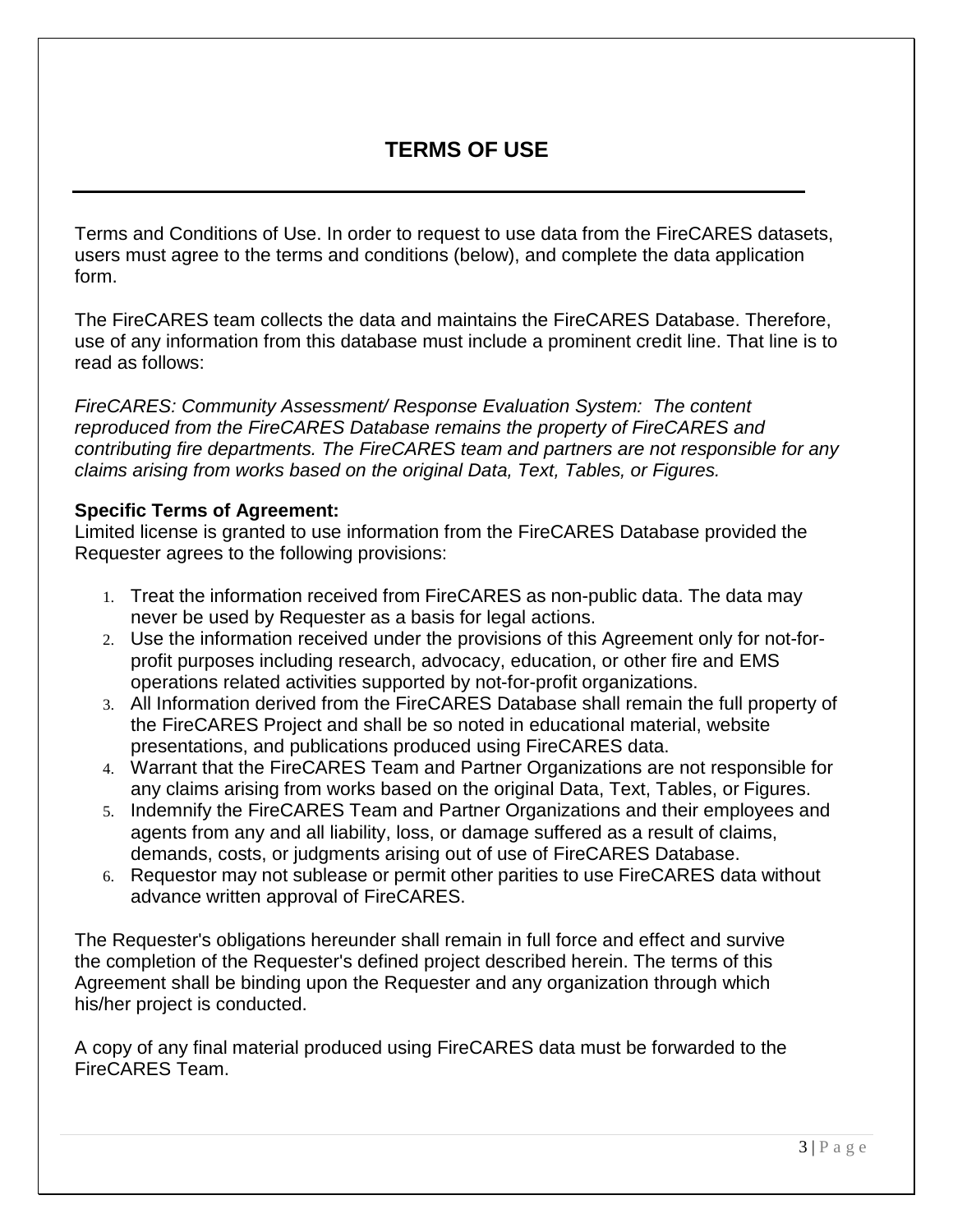If you have read and agree to comply with the above Terms of Use, please provide the following information, sign in the space provide and mail the original with signature to the address below.

\*This form may be e-mailed if an electronic signature can be attached to the document.

| <u> 1989 - Johann Stoff, deutscher Stoffen und der Stoffen und der Stoffen und der Stoffen und der Stoffen und der</u><br>Date: |
|---------------------------------------------------------------------------------------------------------------------------------|
|                                                                                                                                 |
|                                                                                                                                 |
|                                                                                                                                 |
|                                                                                                                                 |
|                                                                                                                                 |
| Email<br><u> 1989 - Johann Stoff, deutscher Stoffen und der Stoffen und der Stoffen und der Stoffen und der Stoffen und de</u>  |
| Organization(s) Represented:                                                                                                    |
| Purpose of Research Hypothesis/Question to be answered:                                                                         |
|                                                                                                                                 |
| Data format to be used:                                                                                                         |
| Please indicate preference as either SAS or STATA format, both data formats include ASCII<br>(CSV files).                       |
| Analysis to be used:                                                                                                            |
| Plans for Publication:                                                                                                          |
| Project Sponsor:                                                                                                                |
|                                                                                                                                 |
|                                                                                                                                 |
| $A \perp \mathbb{D}$                                                                                                            |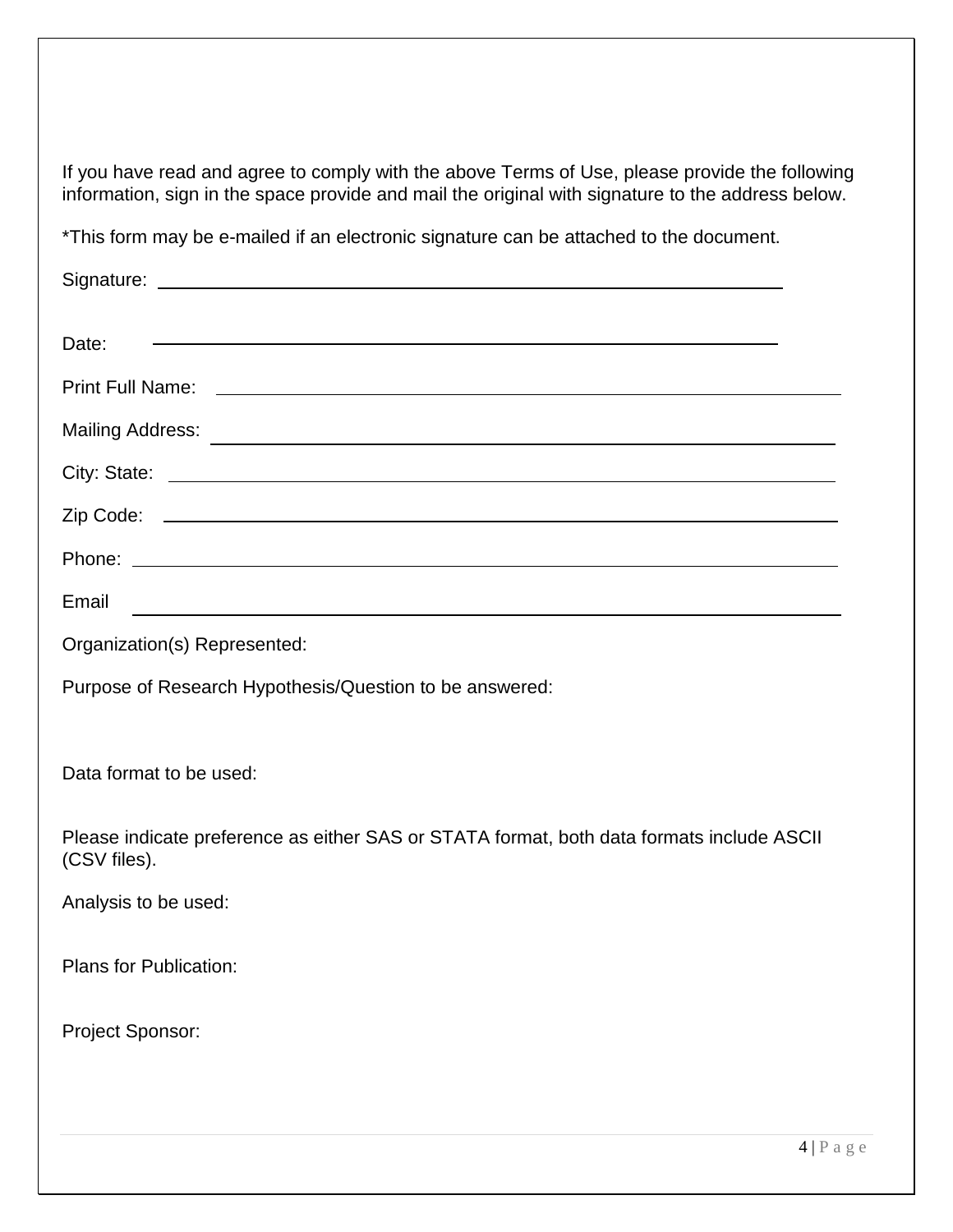### **CONTACT INFORMATION**

Mail or email data use request forms to the address below.

For further assistance in using the FireCARES Data Assets contact:

Dr. Lori Moore-Merrell, Project Manager 1750 New York Ave NW Washington DC 20006 [Lmoore@iaff.org](mailto:Lmoore@iaff.org) 202-824-1594

Tyler Garner, Lead Developer [garnertb@prominentedge.com](mailto:garnertb@prominentedge.com) 434-841-3803